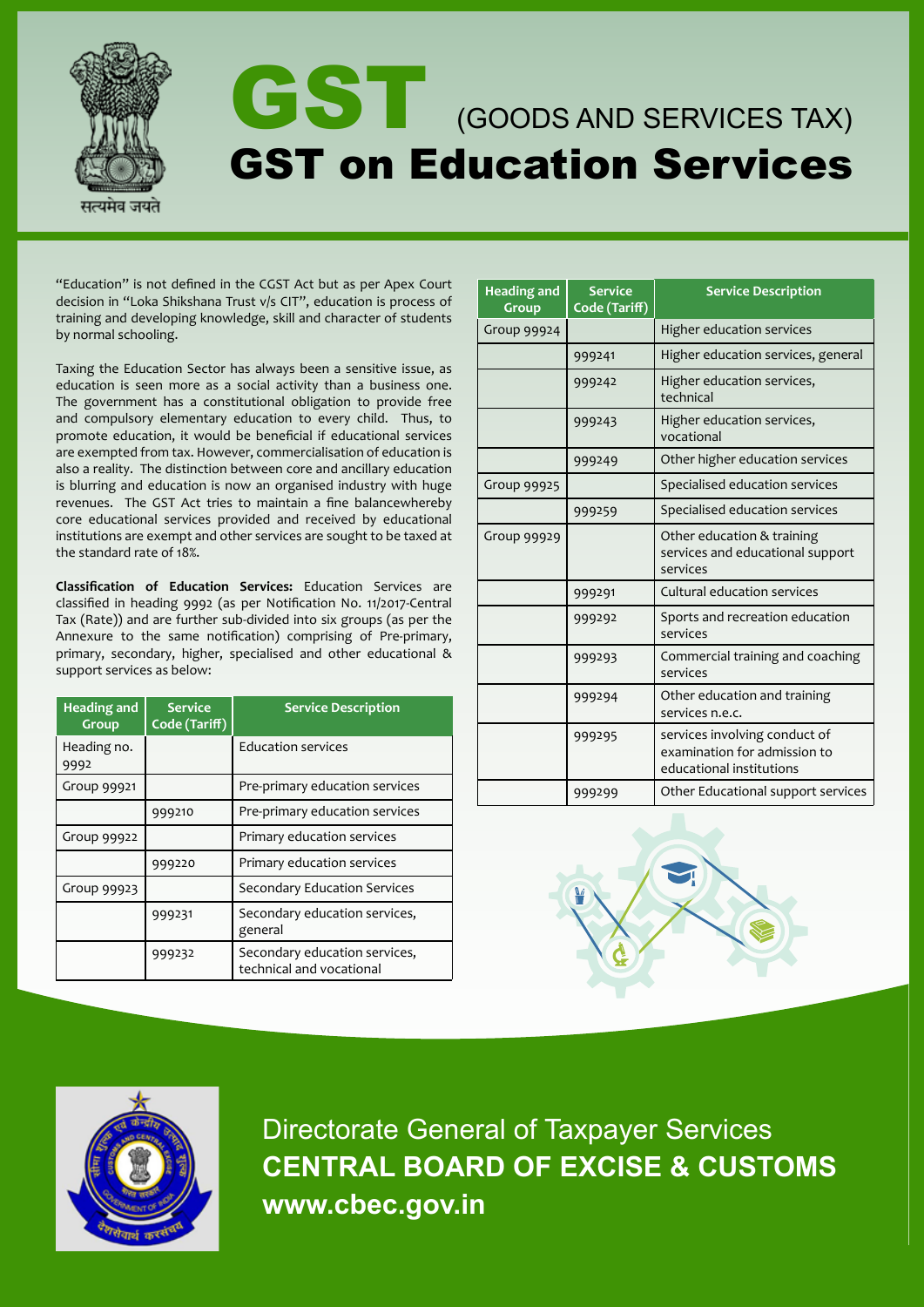

# GST (GOODS AND SERVICES TAX) GST on Education Services

## **Rate of GST**

The rates of GST on education services (as per Notification No. 11/2017-Central Tax (Rate), Notification No. 11/2017-Central Tax (Rate) and Notification No. 12/2017-Central Tax (Rate) all dated 28.06.2017 as amended) are as below:

| Chapter/<br>Section/<br><b>Heading</b> | <b>Description of Service</b>                                                                                                                                                                                                                                                                                              | Rate / Notification                                                                                                                       |                      | th<br>M<br>gι<br>G                                                   |
|----------------------------------------|----------------------------------------------------------------------------------------------------------------------------------------------------------------------------------------------------------------------------------------------------------------------------------------------------------------------------|-------------------------------------------------------------------------------------------------------------------------------------------|----------------------|----------------------------------------------------------------------|
| 9992                                   | <b>Education Services</b>                                                                                                                                                                                                                                                                                                  | 18% (9% Central Tax<br>+ 9% State Tax)/<br>Serial No. 30 of<br>Notification No.<br>11/2017-Central Tax<br>(Rate) dated 28th<br>June, 2017 |                      | st<br>fo<br>pr<br>Ex<br>Pr<br>ye<br>Gr                               |
| 9992                                   | Services provided -<br>(a) by an educational<br>institution to its students,<br>faculty and staff;<br>(b) to an educational<br>institution, by way of, -<br>(i) transportation of<br>students, faculty and staff;<br>(ii) catering, including any<br>mid-day meals scheme<br>sponsored by the Central<br>Government, State | NIL / Serial No. 66<br>of Notification No.<br>12/2017- Central Tax<br>(Rate) dated 28th<br>June, 2017                                     |                      | in<br>Po<br>M<br>ac<br>th<br>A<br>CC<br>In<br>(b<br>M<br>in<br>M     |
|                                        | Government or Union<br>territory;<br>(iii) security or cleaning<br>or housekeeping services<br>performed in such<br>educational institution;<br>(iv) services relating to<br>admission to, or conduct<br>of examination by, such<br>institution; up to higher<br>secondary: Provided that<br>nothing contained in          |                                                                                                                                           | 90 or any<br>chapter | Te<br>ec<br>VC<br>er<br>SU<br>br<br>ar<br>ar<br>VC<br>ac<br>bl<br>pa |
|                                        | entry (b) shall apply to<br>an educational institution<br>other than an institution<br>providing services by way<br>of pre-school education<br>and education up to<br>higher secondary school or<br>equivalent                                                                                                             |                                                                                                                                           | 9023                 | In<br>ar<br>de<br>pι<br>ec<br>ur<br><b>us</b>                        |

| Chapter/<br>Section/<br><b>Heading</b> | <b>Description of Service</b>                                                                                                                                                                                                                                                                                                                                                                                                                                                                                                                                                                                                  | <b>Rate / Notification</b>                                                                                                |
|----------------------------------------|--------------------------------------------------------------------------------------------------------------------------------------------------------------------------------------------------------------------------------------------------------------------------------------------------------------------------------------------------------------------------------------------------------------------------------------------------------------------------------------------------------------------------------------------------------------------------------------------------------------------------------|---------------------------------------------------------------------------------------------------------------------------|
| 9992                                   | Services provided by<br>the Indian Institutes of<br>Management, as per the<br>guidelines of the Central<br>Government, to their<br>students, by way of the<br>following educational<br>programmes, except<br><b>Executive Development</b><br>Programme: - (a) two<br>year full time Post<br>Graduate Programmes<br>in Management for the<br>Post Graduate Diploma in<br>Management, to which<br>admissions are made on<br>the basis of Common<br>Admission Test (CAT)<br>conducted by the Indian<br>Institute of Management;<br>(b) fellow programme in<br>Management; (c) five year<br>integrated programme in<br>Management. | NIL / Serial No. 67<br>of Notification No.<br>12/2017- Central Tax<br>(Rate) dated 28th<br>June, 2017                     |
| 90 or any<br>chapter                   | Technical aids for<br>education, rehabilitation,<br>vocational training and<br>employment of the blind<br>such as Braille typewriters,<br>braille watches, teaching<br>and learning aids, games<br>and other instruments and<br>vocational aids specifically<br>adapted for use of the<br>blindBraille instruments,<br>paper etc.                                                                                                                                                                                                                                                                                              | 5%/ Serial No. 257<br>of Schedule I of<br>the Notification<br>No.1/2017-Central<br>Tax (Rate) dated<br>28th June, 2017    |
| 9023                                   | Instruments, apparatus<br>and models, designed for<br>demonstrational<br>purposes (for example, in<br>education or exhibitions),<br>unsuitable for other<br>uses                                                                                                                                                                                                                                                                                                                                                                                                                                                               | 28 %/ Serial No. 191<br>of Schedule IV of<br>the Notification<br>No.1/2017-Central<br>Tax (Rate) dated<br>28th June, 2017 |

**Prepared by:** National Academy of Customs, Indirect Taxes & Narcotics

**Follow us on:**

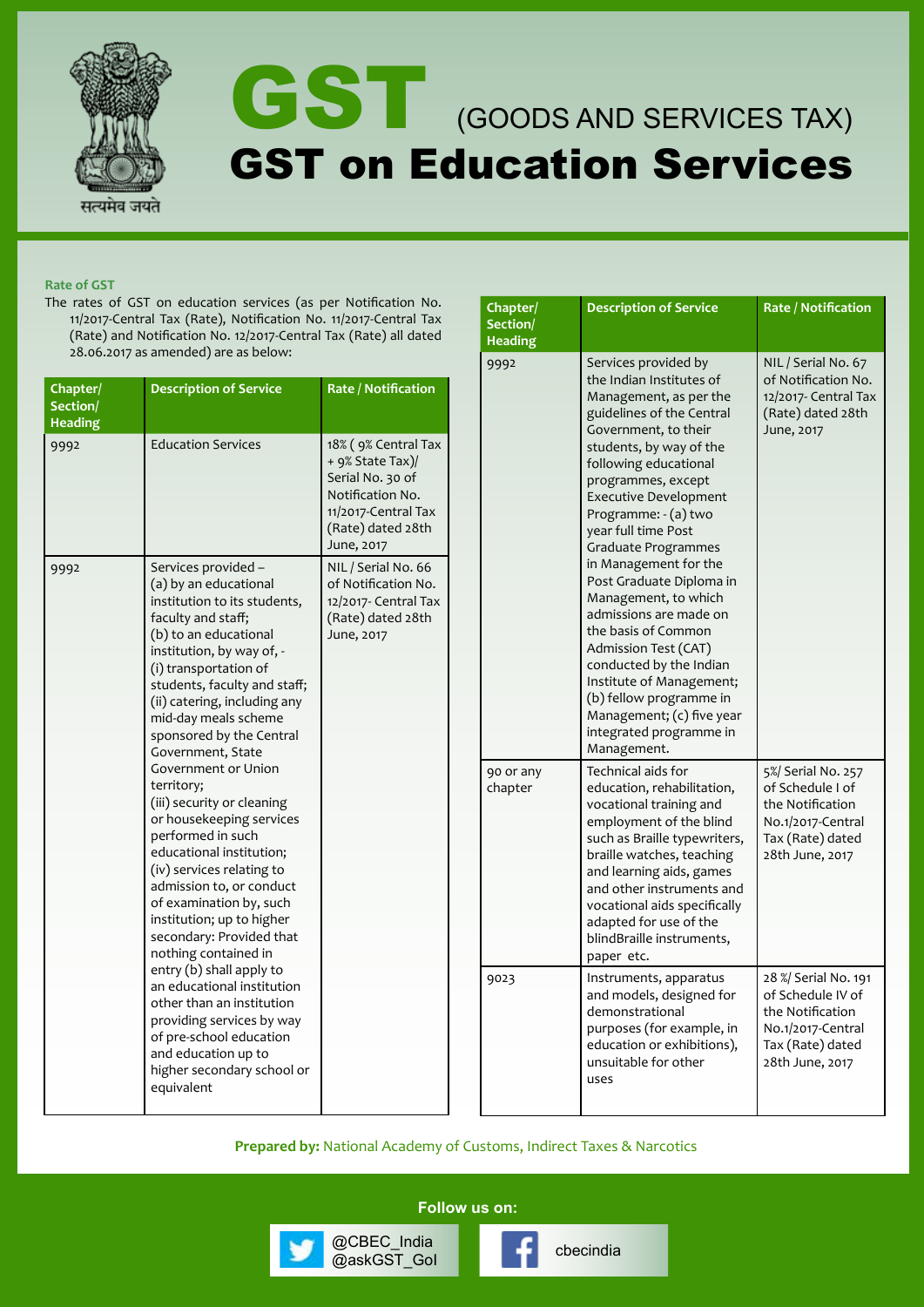

Thus, services provided by an educational institution to students, faculty and staff are exempt. Educational Institution means an institution providing services by way of:

- (i) Pre-school education and education up to higher secondary school or equivalent;
- (ii) Education as a part of a curriculum for obtaining a qualification recognised by any law for the time being in force;
- (iii) Education as a part of an approved vocational education course.

Within the term "educational institution", sub-clause (ii) covers institutions providing services by way of education as a part of curriculum for obtaining a qualification recognised by any law for the time being in force. This is an area where doubts have persisted as to what would be the meaning of "education as part of curriculum for obtaining qualification recognised by law". GST on services being a legacy carried forward from the Service Tax regime, the explanation given in the Education guide of 2012 can be gainfully referred to understand the meaning of the term which reads as under;

#### *What is the meaning of 'education as a part of curriculum for obtaining a qualification recognized by law'?*

*It means that only such educational services are in the negative list as are related to delivery of education as 'a part' of the curriculum that has been prescribed for obtaining a qualification prescribed by law. It is important to understand that to be in the negative list the service should be delivered as part of curriculum. Conduct of degree courses by colleges, universities or institutions which lead grant of qualifications recognized by law would be covered. Training given by private coaching*  institutes would not be covered as such training does not lead to grant of *a recognized qualification.*

## *Are services provided by way of education as a part of a prescribed curriculum for obtaining a qualification recognized by a law of a foreign country covered in the negative list entry?*

*No. To be covered in the negative list a course should be recognized by an Indian law.*

Within the term "educational institution", sub-clause (iii) covers institutions providing services by way of education as a part of approved vocational course, and institutions providing the above courses will come within the ambit of the term educational institution. Notification No. 12/2017- Central Tax (Rate) dated 28th June, 2017, defines approved vocational education course as under: An "approved vocational education course" means, -

- (i) A course run by an industrial training institute or an industrial training centre affiliated to theNational Council for Vocational Training or State Council for Vocational Training offeringcourses in designated trades notified under the Apprentices Act, 1961 (52 of 1961); or
- (ii) A Modular Employable Skill Course, approved by the National Council of VocationalTraining, run by a person registered with the Directorate General of Training, Ministry of SkillDevelopment and Entrepreneurship.

It is to be noted that only those institutions whose operations conform to the specifics given in the definition of the term "Educational Institution", would be treated as one and entitled to avail exemptions provided by the law. This would mean that private coaching centres or other unrecognized institutions, though self-styled as educational institutions, would not be treated as educational institutions under GST and thus cannot avail exemptions available to an educational institution.

Thus, educational institutions up to Higher Secondary School level do not suffer GST on output services and also on most of the important input services. Some of the input services like canteen, repairs and maintenance etc. provided by private players to educational institutions were subject to service tax in pre-GST era and the same tax treatment has been continued in GST regime.

Thusoutput services of lodging/boarding in hostels provided by such educational institutions which are providing pre-school education and education up to higher secondary school or equivalent or education leading to a qualification recognised by law, are fully exempt from GST. Annual subscription/fees charged as lodging/ boarding charges by such educational institutions from its students for hostel accommodation shall therefore, not attract GST.

Similarly, output services related to the specified courses provided by IIM's would be exempt. Executive Development Programs run by the IIM's are specifically excluded, hence such courses would be subject to GST.

**Prepared by:** National Academy of Customs, Indirect Taxes & Narcotics

**Follow us on:**

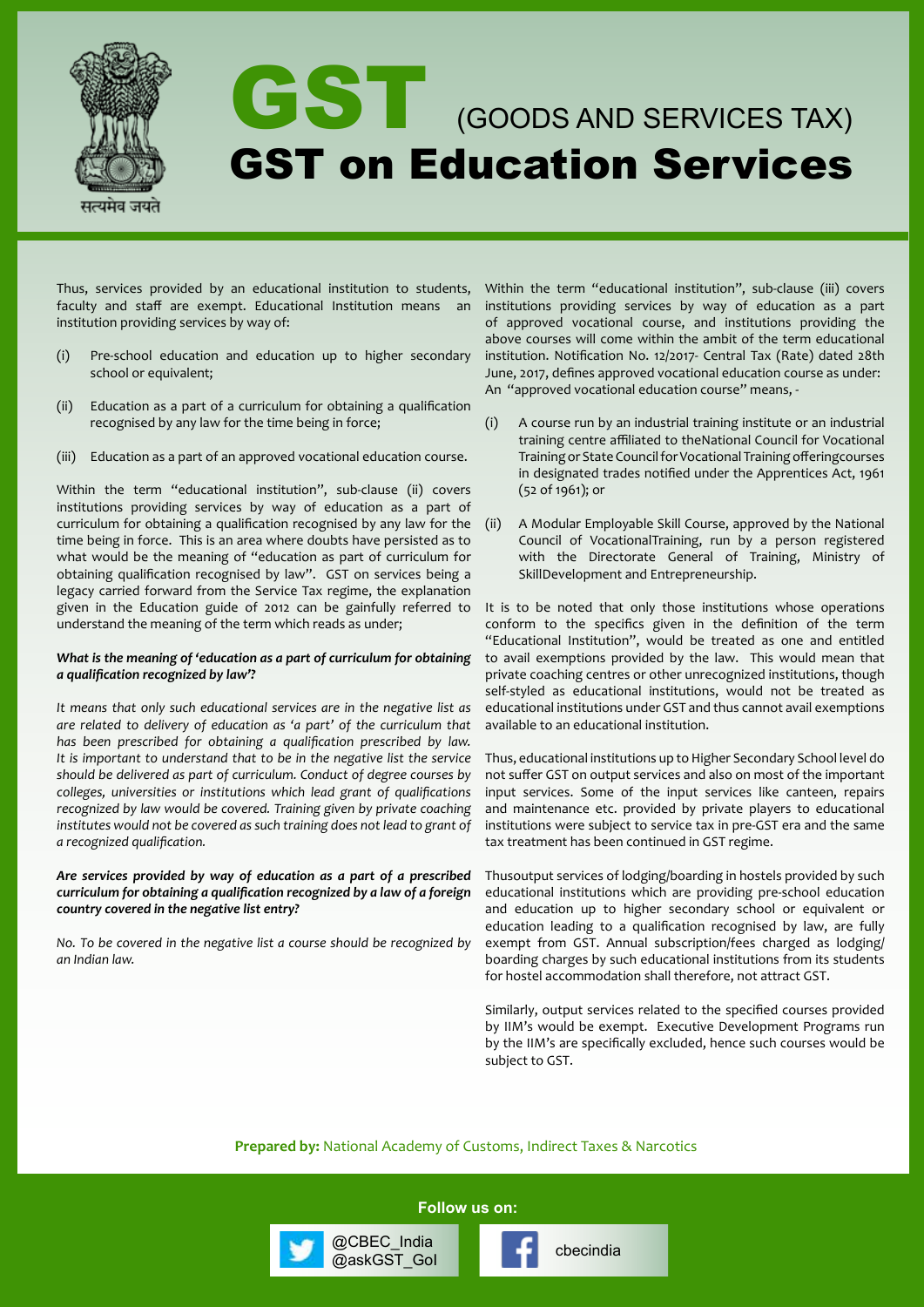

Regarding, input services, it may be noted that where output services are exempted, the Educational institutions may not be able to avail credit of tax paid on the input side. The four categories of services known as Auxiliary Education services, which educational institutions ordinarily carry out themselves but may obtain as outsourced services from any other person, have been exempted (as per Notification No. 12/2017- Central Tax (Rate)). Auxiliary education services other than what is specified above would not be entitled to any exemption. The exemption also comes with a rider. Such services are exempt only for educational institutions providing services by way of education upto higher secondary or equivalent. (from pre-school to HSC). Thus if such auxiliary education services are provided to educational institutions providing degree or higher education, the same would not be exempt. For instance, the services of conducting admission tests for admission to colleges in case of educational institutions are providing qualification recognized by law for the time being in force shall not be liable to GST.

#### **Who will pay GST?**

Education Services are under forward charge. Therefore, GST shall be paid by the supplier of services.

## **What will be the Place of Supply of Educational Services where the location of supplier of services and the location of the recipient of services is in India?**

As per section 12(6) of the IGST Act, 2017, the place of supply of services provided by way of admission to an educationalor any other place and services ancillary thereto, shall be the place where the event is actually heldor such other place is located.

As per section 12(7) of the IGST Act, 2017, the place of supply of services provided by way of,  $-$  (a) organisation of a cultural, artistic, sporting, scientific, educational or entertainment event including supply of services in relation to a conference, fair, exhibition, celebration or similar events; or (b) services ancillary to organisation of any of the events or services referred to in clause (a), or assigning of sponsorship to such events: –

- (i) To a registered person, shall be the location of such person;
- (ii) To a person other than a registered person, shall be the place where the event is actually held

and if the event is held outside India, the place of supply shall be the location of the recipient.

#### **What will be the Place of supply of Educational Services where the location of the supplier of services or the location of the recipient of services is outside India?**

As per section 13(5) of the IGST Act, 2017, the place of supply of services supplied by way of admission to, or organisation of a cultural, artistic, sporting, scientific, educational or entertainment event, or a celebration, conference, fair, exhibition or similar events, and of services ancillary to such admission or organisation, shall be the place where the event is actually held.

#### **Educational Institution run by charitable organizations**

Charitable Trusts running institutions conforming to the definition of Educational Institution as specified in the notification would be entitled to the exemptions discussed above. Apart from the general exemption available to all educational institutions, charitable activities of entities registered under Section 12AA of the Income Tax Act is also exempt. The term charitable activities are also defined in the notification. Thus, if trusts are running schools, colleges or any other educational institutions or performing activities related to advancement of educational programmes specifically for abandoned, orphans, homeless children, physically or mentally abused persons, prisoners or persons over age of 65 years residing in a rural area, activities will be considered as charitable and income from such services will be wholly exempt from GST in terms of Notification No.12/2017- Central Tax (Rate) dated 28th June, 2017.

#### **Composite and Mixed Supply in so far as Education is concerned**

Boarding schools provide service of education coupled with other services like providing dwelling units for residence and food. This may be a case of bundled services if the charges for education and lodging and boarding are inseparable. Their taxability will be determined in terms of the principles laid down in section 2(30) read with section 8 of the CGST Act, 2017. Such services in the case of boarding schools are naturally bundled and supplied in the ordinary course of business. Therefore, the bundle of services will be treated as consisting entirely of the principal supply, which means theservice which formsthe predominant element of such a bundle. In this case since the predominant nature is determined by the service of education,the other service of providing residential dwelling will not be considered for the purpose of determining the tax liability and in this case the entire consideration for the supply will be exempt.

**Prepared by:** National Academy of Customs, Indirect Taxes & Narcotics

**Follow us on:**

@CBEC\_India<br>@askGST\_GoI control cbecindia

@CBEC\_India